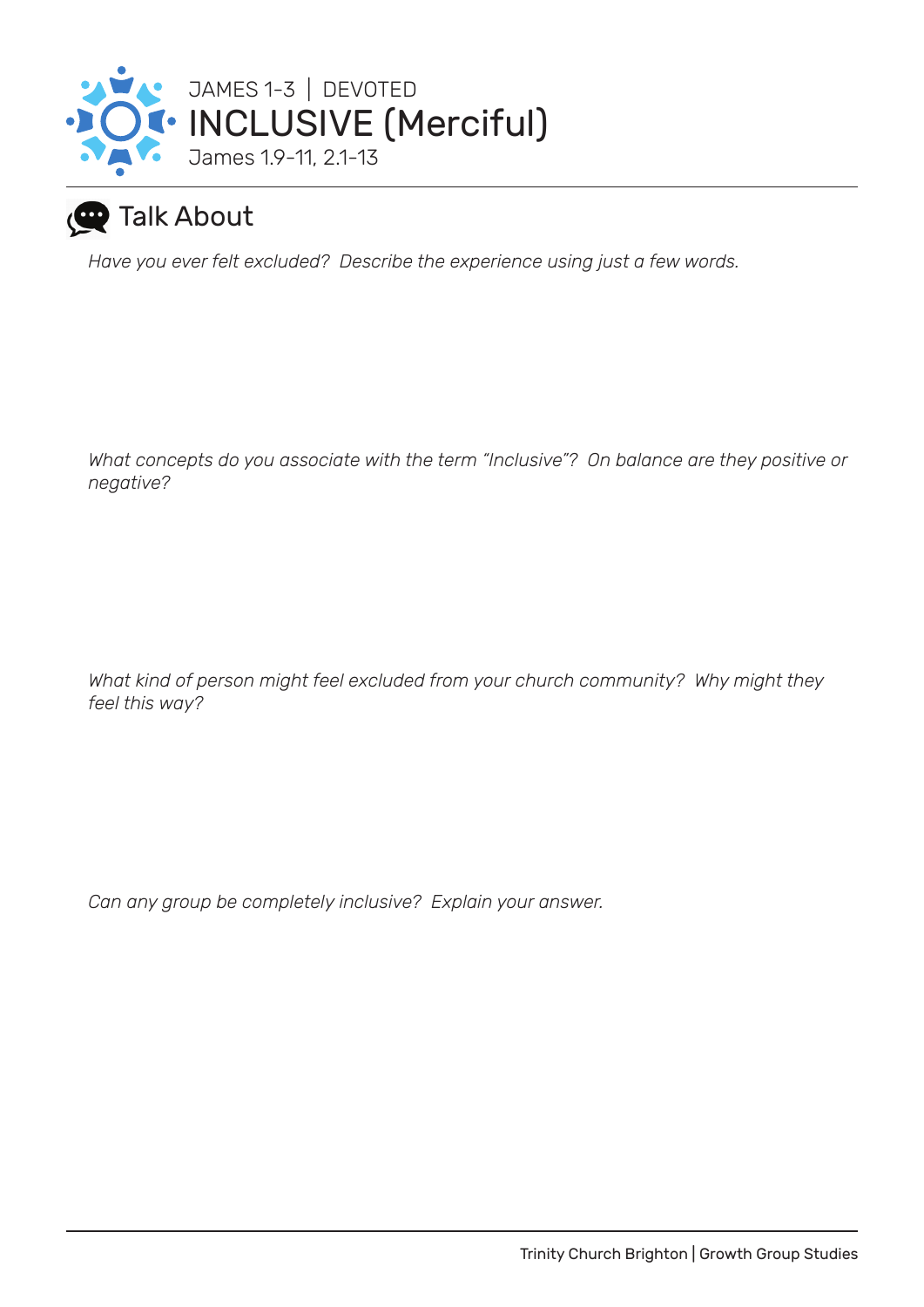



*On what basis does the church community to which James is writing including some and excluding others? How would this have be seen?*

*Why do you think they might be acting in this way?*

*What reasons does James give to explain that such divisions are wrong?*

*• James 1.9-11*

*• James 2.5*

*• James 2.6-7*

*• James 2.8-13*

## The Law & Us

*The question of the relationship of the OT Law to the Christian is one that many have wrestled with. Some will say that it has no role because we are under grace not Law. Others declare that some laws (like 9 of the 10 Commandments) are still binding. What role, if any, should the Law have in the Christian life?*

*First we need to affirm with the Apostle Paul that we are never declared right with God by fulfilling the Law. When he makes the contrast between grace and law, he is speaking of the basis of salvation.* 

*So, does the Law have no role? Jesus declares in Matthew 5.17 that he came to fulfill the Law. He then goes on to state that it retains a role and should be taught (5.19). What does this mean for us?* 

*Simply, the Law, as interpreted through Christ, stands as a guide for the Christian life. Jesus fulfilled some (eg. sacrificial laws), abolished others (eg. dietary laws), and affirmed others (eg. moral laws, marriage etc). Not as a way of salvation, but as a guide to holiness. We are not under the Mosaic law, but we are under the "law of Christ" (Gal. 6.2, I Cor 9.21), succinctly expressed as "love God" and "love your neighbour" (Rom 13.9-10). This is what James refers to as the "Royal Law" (James 2.8) and "the law that gives freedom" (James 2.12)*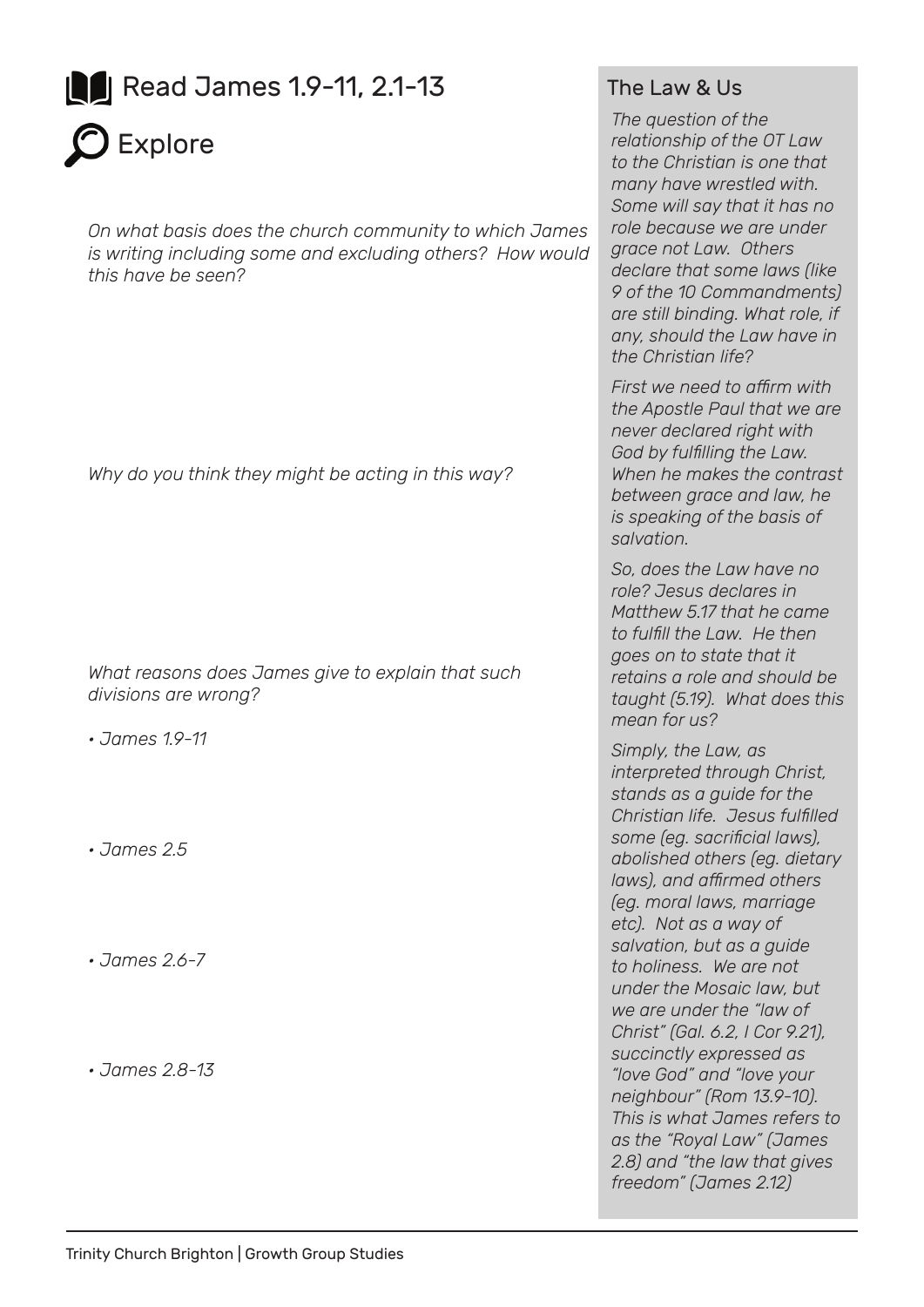*In 2.5, is James saying it is good to be poor? Why or why not?*

*What point is James making with respect to sin in 2.9-11? Why do you think he needed to make this point?*

*Is James telling us that we are obliged to obey the Old Testament Law? (see Matt 5.17-20)*

*READ Matthew 18.21-35. What point is Jesus making in this parable?*

*How does this help us understand James' warning in James 2.13?*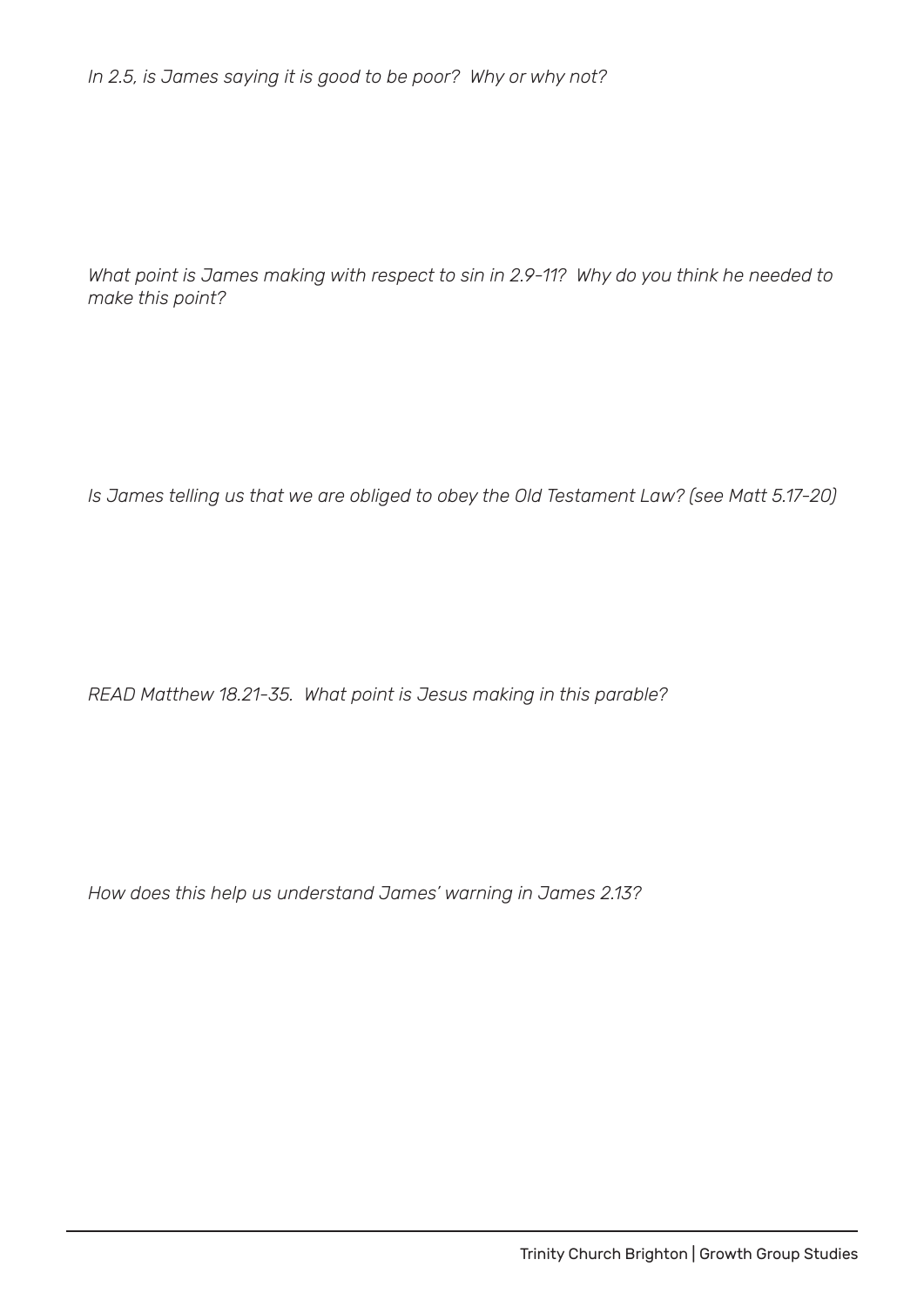## **Jesus in James**

*As we have stated previously, the letter of James has a lot in common with the Old Testament "Wisdom" books like Proverbs and Ecclesiastes which speak a lot of the practicalities of life in this world, but not much about the Law, the covenants, or God's great act of salvation in the Exodus. Like the OT Wisdom books, James assumes that his readers have the gospel of the Lord Jesus firmly in mind as he explores the challenges facing the church. So it is helpful for us to make explicit what James assumes.*

*We see in the gospel of grace, that in the person of Jesus God himself came into this world, taking initiative to reach out to those who were excluded from relationship with him because of sin. In his life, Jesus showed compassion to the outcast, mercy to sinner. He embraced the leper. He displayed by his actions that the Kingdom of God was open to all. But we should never leave Jesus as merely a good example (he is the best example, but so much more).* 

*Jesus, the ultimate insider, loved and cherished by his Father, put himself in the place of the outsider. As Isaiah states,* 

*"He had no beauty or majesty to attract us to him, nothing in his appearance that we should desire him. He was despised and rejected by mankind, a man of suffering, and familiar with pain. Like one from whom people hide their faces he was despised, and we held him in low esteem." (Isaiah 53.2-3 NIV11)*

*And at the cross, Jesus as our substitute, was excluded, cast out and rejected by his Father, as well as by those he created (John 1.11), so that we, the deserved outsiders, might be welcomed in. He was treated as we deserved, so that we might be treated as he deserved. Our welcome and inclusion amongst God's people is solely by grace, on basis of Jesus' perfect life and his death in our place.*



*In your own words, explain the basis on which you are included amongst God's people?*

*Why should God's church be the most inclusive of all groups?*